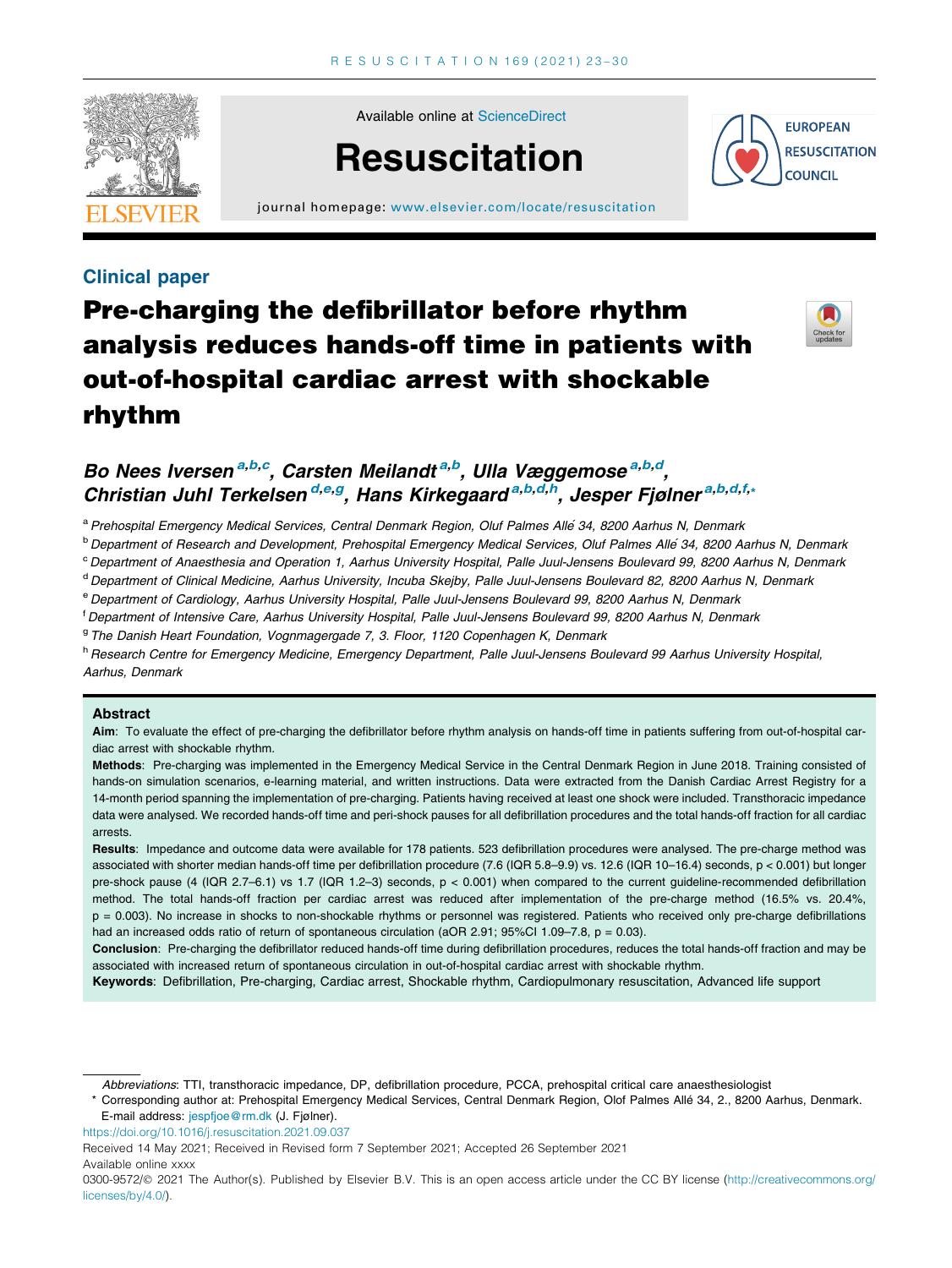# Introduction

In Denmark 5000 people per year suffer from out-of-hospital cardiac arrest (OHCA), with a 30-day survival rate of  $16\%$  $16\%$ .<sup>1</sup> The quality of cardiopulmonary resuscitation (CPR) is important and directly affects the rhythm conversion ratio<sup>2</sup> and survival.

Animal and human clinical studies have demonstrated that an increased number and prolonged duration of pauses in chest compressions adversely affect haemodynamics during  $\text{CPR}$ ,  $3\overline{4}$  the shock conversion rate $8$  and survival. $9$  Consequently, recent CPR guideline revisions have focused on reducing hands-off time, and the hands-off fraction has decreased in recent years.<sup>10</sup>

The recommended compression-to-ventilation ratio was changed from 15:2 to 30:2 in 2005.<sup>[11,12](#page-6-0)</sup> Resuming chest compressions after rhythm analysis and during defibrillator charging, was recommended by the American Heart Association in 2005<sup>[11](#page-6-0)</sup> and the European Resuscitation Council (ERC) in 2010.<sup>[13](#page-6-0)</sup> To further reduce hands-off time, a possible next step could be to charge the defibrillator before pausing chest compressions for rhythm analysis, which potentially enables rhythm analysis and defibrillation to be carried out within a single pause. Overall, human data on this subject are scarce. Otto et al. recently published a scoping review that identified only three manikin studies and a single human study on defibrillator pre-charging.<sup>[14](#page-6-0)</sup>

The ERC Guidelines 2021 have proposed pre-charging as a reasonable alternative for well-drilled teams and mention the need for clinical studies on the subject.<sup>[15](#page-7-0)</sup> Several Emergency Medical Services (EMS) in Denmark, Australia, New Zealand, the Netherlands and parts of the USA use pre-charging as a standard procedure, but its impacts have not been thoroughly investigated in clinical prac-tice.<sup>[14](#page-6-0)</sup> The aim of this study was to evaluate the effect of precharging on hands-off time in OHCA.

# Methods

#### Study design

This was a retrospective observational study comparing defibrillation methods. The study period was January 1, 2018, to March 31, 2019. Pre-charging was implemented in the EMS in the Central Denmark Region in June 2018, and this month was excluded from the data analysis to assess the implementation at the organisational level before and after training. The manuscript was prepared according to the STROBE guidelines.<sup>[16](#page-7-0)</sup>

#### **Settings**

The study was conducted in the Central Denmark Region, which has a catchment population of 1.3 million. The region operates a two-tier EMS system. The first tier consists of an ambulance with either emergency medical technicians or paramedics (hereafter paramedics) and primarily provides basic life support including manual rhythm analysis and defibrillation. The second tier is a rapid response vehicle or helicopter with a paramedic and a prehospital critical care anaesthesiologist (PCCA) providing advanced life support. Both tiers are dispatched to all cardiac arrests and use the LIFEPAK 15 monitor/defibrillator (Stryker, Redmond, WA, USA), which records transthoracic impedance (TTI) data and transmits them to a regional database.

#### **Patients**

We included adult patients ( $\geq$ 18 years) from the Central Denmark Region registered in the Danish Cardiac Arrest Registry who were defibrillated at least once during resuscitation. Patients with no or inadequate TTI data were excluded.

# Defibrillation methods

The currently recommended defibrillation method between two cardiopulmonary resuscitation (CPR) cycles consists of pausing compressions for rhythm analysis, resuming compressions during defibrillator charging and pausing compressions during shock deliv-ery.<sup>[15](#page-7-0)</sup> In the current study, this is labelled the 'Standard' method ([Fig. 1](#page-2-0)b). Charging the defibrillator prior to rhythm analysis pause and shocking immediately if indicated combines the analysis and peri-shock pause, which in this study is labelled the 'Precharge' method [\(Fig. 1a](#page-2-0) and Fig. 4 in the electronic supplement). The outdated method of pausing compressions while analysing, charging, and shocking before resuming chest compressions is labelled the 'Old' method ([Fig. 1c](#page-2-0)).

#### **Outcomes**

The primary outcome was the change in hands-off time during defibrillation procedures (DP) when using the Precharge method.

Secondary outcomes at the defibrillation procedure level were the duration of pre-, post- and peri-shock pauses. We focused on comparing the Precharge method with the Standard method as the Old method is no longer recommended. The main patient-level outcome was the change in total hands-off fraction. Furthermore, we assessed the degree of implementation of Precharge in the EMS.

# Implementation of Precharge

The teaching material consisted of e-learning (a nine-minute video), an e-mailed PowerPoint presentation (Microsoft, Redmond, WA, USA), and a written procedure description. All Paramedics documented that they had received information of, trained and implemented Precharge.

As of July 1, 2018, using the Precharge defibrillation method was mandatory in the EMS. Regular training in the method was required from there on. E-mail reminders were sent to paramedics and PCCA regularly. Furthermore, the EMS Dispatch Centre added the text 'remember Precharge' to the alert message sent to the dispatched units in suspected cardiac arrest cases to increase awareness.

#### Data sources and collection

The Danish Cardiac Arrest Registry is a national registry that stores all available data on OHCAs in Denmark.<sup>[1](#page-6-0)</sup> The participants in the current study were identified via a regional extract from the registry consisting of basic Utstein variables. TTI data were extracted from the regional CODE-STAT<sup>™</sup> software database (Stryker, Redmond, WA, USA). The Regional Patient Safety Database was searched to find any reported adverse events. In addition, information was collected manually from the ambulance and hospital electronic patient records.

# Defibrillation data analysis

CODE-STAT<sup>™</sup> 10.1 software was used to process the TTI data. It automatically annotates chest compressions; however, approximately 5% of the annotations are registered inaccurately.<sup>17</sup> Therefore, each case was verified and corrected at the level of every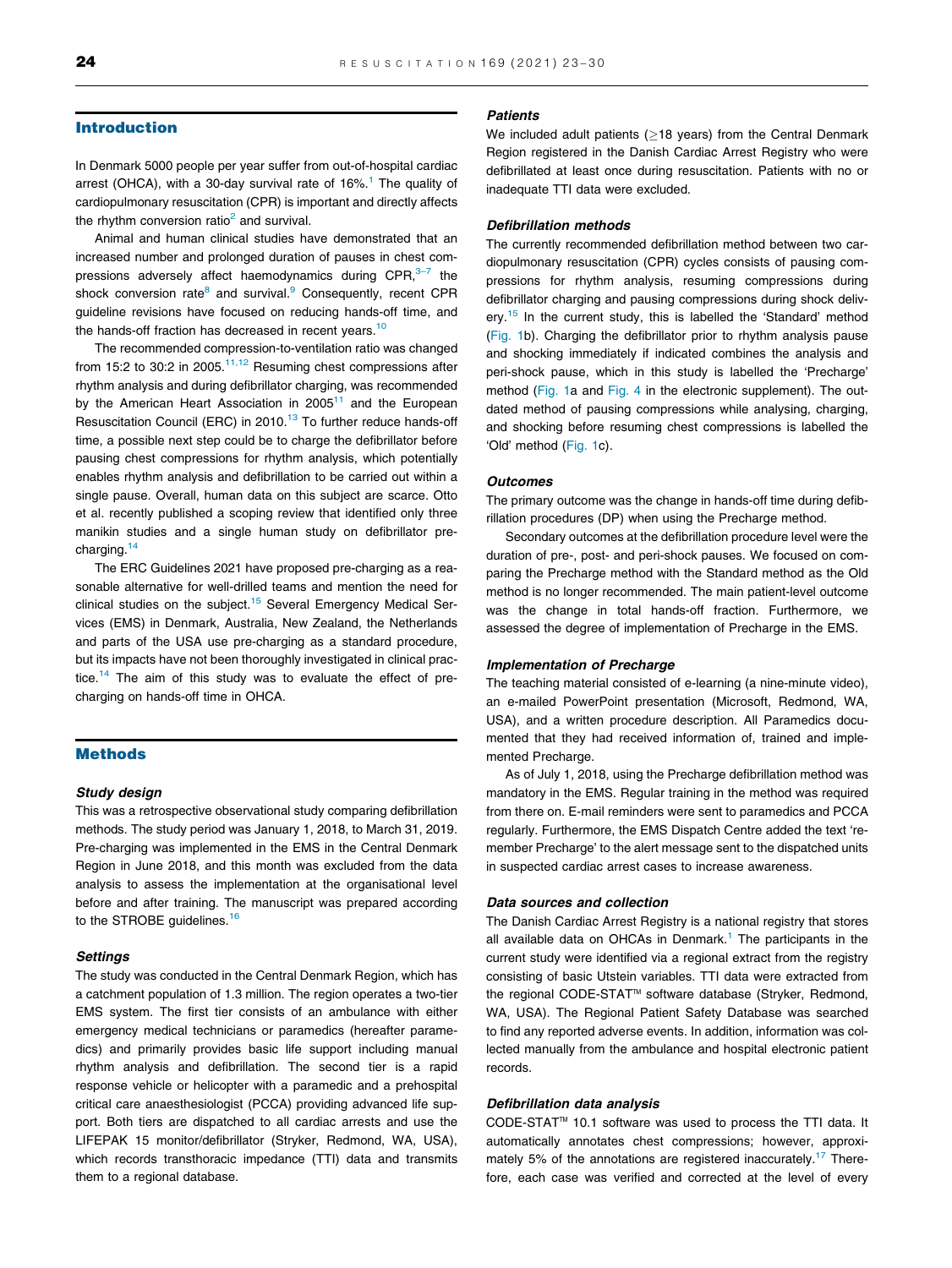<span id="page-2-0"></span>

Fig. 1 – Defibrillation methods. a) Pre-shock pause (from stopping compressions until shock is delivered). b) Postshock pause (from shock is delivered until compressions are resumed). c) Peri-shock pause (from stopping compressions until compressions are resumed). d) Hands-off time during defibrillation procedure. Figure was inspired by Otto et al.<sup>14</sup>

single chest compression by a PCCA (BNI) and a paramedic (CM). We defined CPR-pause intervals as the time from the trailing edge of the TTI curve of the last chest compression to the leading edge of the next chest compression. Any pause between two chest compressions longer than 1.5 seconds was recorded as recommended by Kramer-Johansen et al.<sup>18</sup>

The LP15 briefly freezes the TTI and electrocardiogram (ECG) signals for 2–3 seconds after the shock which contributed to a general overestimation of the post-shock pause, but this was independent of the defibrillation method.

The Standard method's analysis pause was defined as the last pause prior to the shock-pause, where the defibrillator was charged immediately after. The peri-shock pause was from the end of the last compression before shock delivery until the first definitive movement on the TTI curve, indicating resumed compressions.

The sum of the analysis pause, the peri-shock pause, and any extra compression pauses with a charged defibrillator and in immediate relation to defibrillation constituted the total hands-off time during each DP. The total hands-off fraction for the cardiac arrest was defined as the cumulative time without chest compressions in the absence of Return of Spontaneous Circulation (ROSC).

Cardiac rhythms at the time of shock delivery were analysed manually by two clinical investigators (BNI and CM) and verified by a consultant cardiologist (CJT). Shocks were considered inappropriate if delivered to non-shockable rhythms. Shock conversion was defined as the appearance of sustained QRS complexes with a rate above 40 beats/min within 60 seconds after the shock.<sup>19</sup>

#### **Statistics**

No formal power calculation was performed for this observational study. However, as we intended to evaluate the degree of Precharge implementation in the EMS over time, we decided on 14 months of data collection.

Results are presented as a number (percentage), mean (standard deviation (SD)) or median (interquartile range (IQR)). Categorical data were compared using the chi-square test. Continuous, normally distributed data were compared with the t-test as were non-normal continuous data after log-transformation.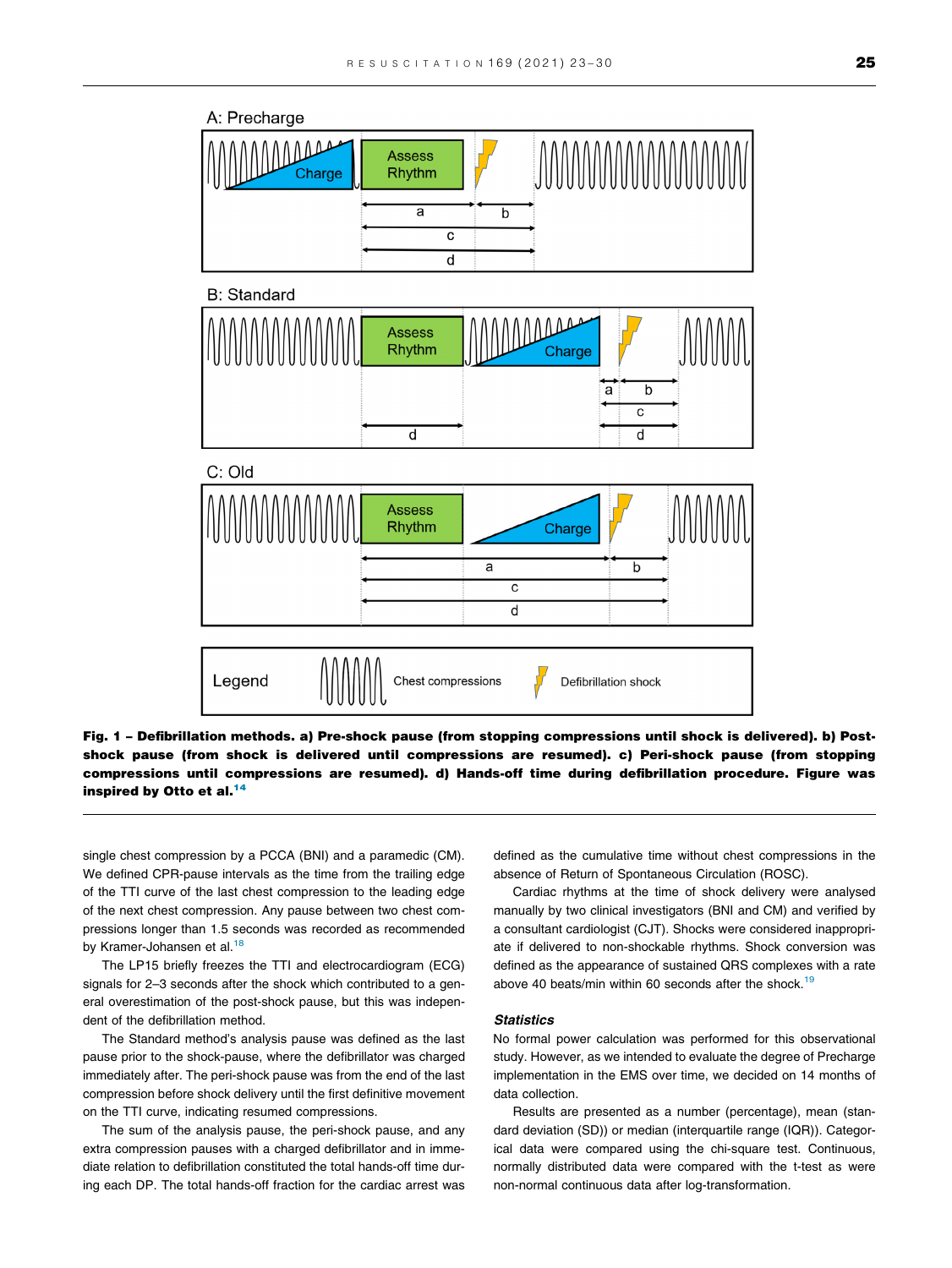The effect of Precharge on the primary outcome was analysed using multilevel mixed-effects analyses. This was adjusted for clustering of DP at the patient level and for repeated measurements and assessed overall- and between-group differences.

The effect of Precharge on patient-level outcomes was assessed after calculating the proportional use of Precharge for each patient in relation to the total number of defibrillations. This yielded a percentage (0–100%) indicative of the extent of Precharge use, which was used in linear and multivariable logistic regression models, adjusted for resuscitation duration, age, sex, bystander CPR and initial rhythm as appropriate. Adjusted odds ratios (aOR) were reported.

A two-sided p-value of <0.05 was considered statistically significant. Analyses were performed in cooperation with a biostatistician. Stata 16 (StataCorp LLC, College Station, TX, USA) was used for the analyses.

#### Ethical approval

This was a quality assurance project, and approval from the Regional Ethics Committee was therefore not needed according to Danish legislation. The study was approved by the hospital board of directors.

# **Results**

During the study period, 287 OHCA patients were subjected to at least one defibrillation and 109 patients were excluded due to none or insufficient TTI data. The final patient cohort comprised 178 patients. The mean age was 68.4 years and 78.7% were male. The majority had an initial shockable rhythm and received bystander CPR (Table 1). These patients were subjected to 607 DP, of which 84 were not interpretable, resulting in 523 DP being included in the analysis [\(Fig. 2](#page-4-0)).

#### Defibrillation procedures

All three types of defibrillation methods were used both before and after implementation of Precharge. The use of Precharge increased from 13% (n = 27) of DP before implementation to 62% (n = 193) after implementation ([Fig. 3](#page-4-0)).

The median hands-off time per DP was reduced by 40% when using the Precharge method versus the Standard method (7.6 (IQR 5.8–9.9) vs. 12.6 (IQR 10–16.4) seconds, p < 0.001) [\(Table 2\)](#page-5-0). The median pre-shock pause was longer (4 (IQR 2.7–6.1) vs. 1.7 (IQR 1.2–3.9) seconds,  $p < 0.001$ ) in Precharge procedures, resulting in a longer median peri-shock pause (7.3 (IQR 5.8–9.8) vs. 5 (IQR 4.1–7.3) seconds,  $p < 0.001$ ). There were no differences in the duration of post-shock pauses.

In logistic regressions there was no association between rhythm conversion ratio and defibrillation method (aOR 1.27; 95 %CI 0.67– 2.43,  $p = 0.74$ ).

The pre-shock pause was not associated with rhythm conversion ratio (aOR 0.99; 95 %CI 0.97–1.03, p = 0.94).

Shocks were inappropriately delivered to non-shockable rhythms in 7%, 12% and 5% of Precharge, Standard and Old procedures, respectively, with no significant differences between groups ([Table 2\)](#page-5-0).

#### Patient level outcomes

Secondary outcomes concerned analyses at the patient-level.

The overall Precharge proportion (0–100%), was strongly associated with a reduced hands-off fraction (p < 0.001) when assessed by linear regression adjusted for resuscitation duration.

40 patients received only Precharge defibrillations (100% Precharge) and 91 received no Precharge defibrillations (0% Precharge) ([Table 3\)](#page-5-0).

Patients in the 100% Precharge group had a lower median hands-off fraction than those in the 0% Precharge group (12.2 (IQR 9.1–15.1) vs. 20.1 (IQR 16.1–24.1) %, p < 0.001). Using only Precharge defibrillations may be associated with ROSC (aOR 2.91; 95 %CI 1.09–7.8, p = 0.03).

After implementation of Precharge in the EMS, the median hands-off fraction was reduced from 20.4% to 16.5% ( $p = 0.003$ ) (Table 1).

#### **Discussion**

We examined 523 DP in 178 patients with OHCA. Our main finding was that the use of Precharge reduced hands-off time in individual DP and reduced the total hands-off fraction during the resuscitation. To our knowledge, this is the first study

# Table 1 – Patients' characteristics.

|                                             | Total              | Study periods    |                     |                                                                                     |
|---------------------------------------------|--------------------|------------------|---------------------|-------------------------------------------------------------------------------------|
|                                             | $(n = 178)$        |                  |                     | Before training ( $n = 68$ ) After training ( $n = 110$ ) p-value (before vs after) |
| Male, $n$ $(\%)$                            | 141 (78.7)         | 53 (78)          | 88 (80)             | $0.74^{X}$                                                                          |
| Age (years), mean (SD)                      | 68.4 (13.5)        | 69.1 (13.6)      | 68 (13.4)           | $0.54$ <sup>1</sup>                                                                 |
| Initial shockable rhythm, n (%)             | 124 (69.7)         | 53 (78)          | 71 (65)             | 0.06 <sup>X</sup>                                                                   |
| Bystander CPR, n (%)                        | 153 (86)           | 55 (80.9)        | 98 (89.1)           | 0.13 <sup>X</sup>                                                                   |
| Resuscitation duration (min.), median (IQR) | $15.3(6.6 - 30.2)$ | $16.9(6.7-29.1)$ | $14.4(6.6-31.8)$    | $0.47^{TL}$                                                                         |
| Total hands-off fraction (%), median (IQR)  | 17.9 (12.7-23.1)   | 20.4 (15.7-23.9) | $16.5(11.3 - 21.7)$ | $0.003^{TL}$                                                                        |
| Compression per min. (n), mean (SD)         | 111.3(9.3)         | 112 (10.7)       | 110.8(8.2)          | $0.41^{\text{X}}$                                                                   |
| Number of pauses per min. (n), mean (SD)    | 1.8(0.8)           | 1.9(0.7)         | 1.74(0.79)          | $0.13^{X}$                                                                          |
| Shocks per cardiac arrest (n), median (IQR) | $2(1-4)$           | $2(1-4.5)$       | $2(1-4)$            | $0.39$ <sup>TL</sup>                                                                |
| ROSC (any), $n$ (%)                         | 101 (56.7)         | 39 (57.4)        | 62 (56.4)           | $0.9^{\text{X}}$                                                                    |
| 30-day survival, n (%)                      | 60 (33.7)          | 21(30.9)         | 39(35.5)            | 0.53 <sup>X</sup>                                                                   |

Patient data are shown for the entire study period and for the period before and after implementing pre-charging. There were no missing data for the variables in the table. CPR: cardiopulmonary resuscitation. IQR: interquartile range. Min.: minutes. ROSC: return of spontaneous circulation. SD: standard deviation. 1: Before vs. after comparison. X) X<sup>2</sup>-test. T) Student's t-test. TL) Student's t-test on log-transformed data.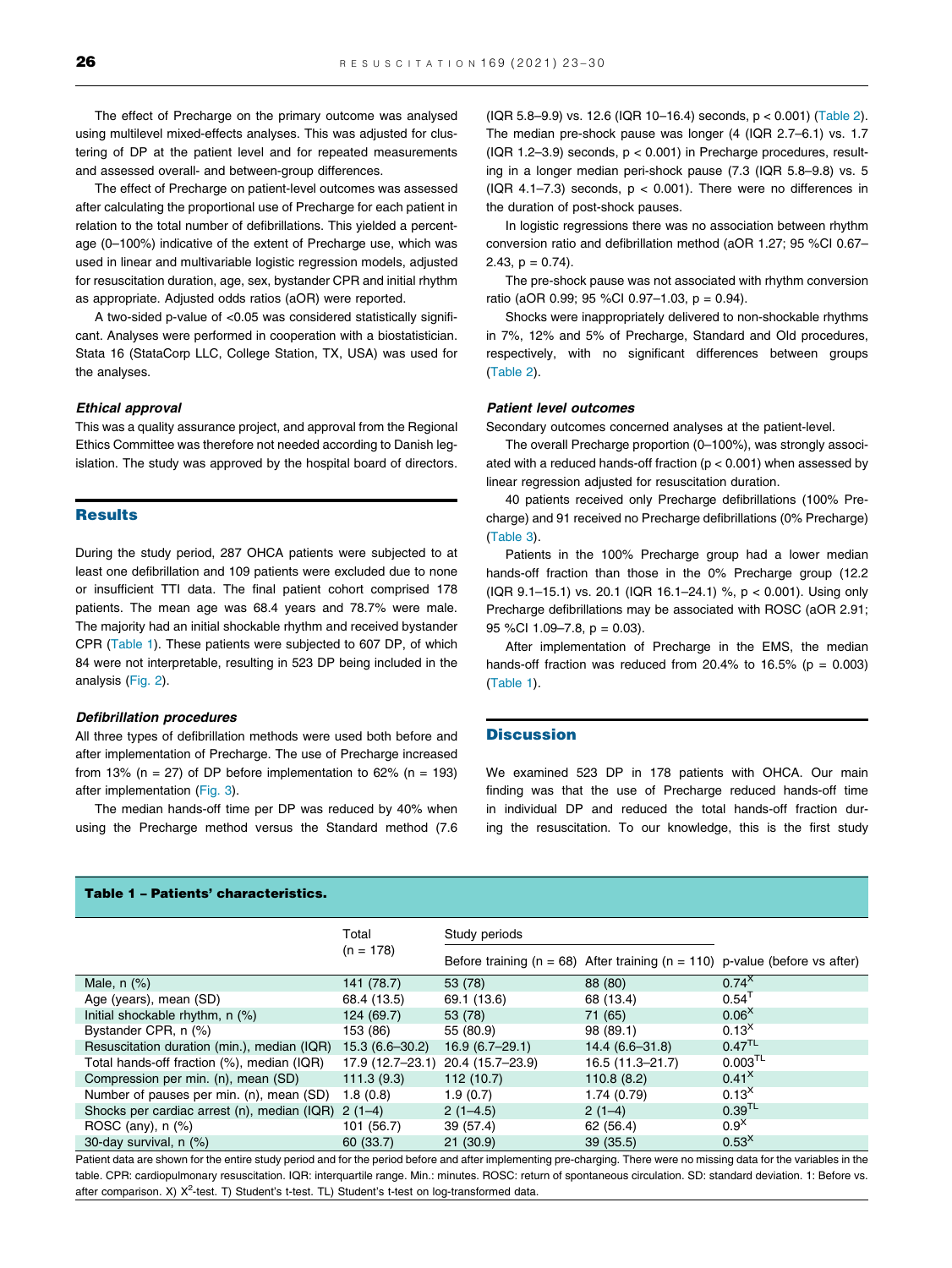<span id="page-4-0"></span>

Fig. 2 – Consort diagram. OHCA: Out-of-hospital cardiac arrest.



Fig. 3 – Temporal changes in the use of defibrillation methods. Distribution of defibrillation methods before and after implementing pre-charging in the Emergency Medical Service.

to demonstrate the impacts of Precharge in a prehospital setting.

When aiming to reduce hands-off time during CPR, the metrics of interest include hands-off time during the DP, the durations of the pre-, post-, and peri-shock pauses, the number of pauses during the CPR cycle and the total hands-off fraction.

A small simulation study examining the effect of pre-charging demonstrated a significant reduction in DP time and hands-off time.<sup>20</sup> Similarly, two simulation studies found that peri-shock pauses decreased when charging before rhythm analysis. $21,22$  However, one manikin study found that the duration of peri-shock pauses increased.<sup>[23](#page-7-0)</sup> Thus, clinical data are scarce and the impacts of precharging on hands-off time and durations of pre- and post-shock pauses in OHCA are uncertain.

# Defibrillation procedures and peri-shock pauses

In the present study, hands-off time during DP was reduced by 40% when comparing Precharge with the Standard method. This is in line with a large retrospective in-hospital study by Edelson et al. $24$  that compared the Old and Standard methods with pre-charging. Hands-off duration was recorded as the number of seconds without chest compressions in the 30 seconds preceding the shock. Precharging during compressions reduced hands-off time from 11.5 to 3.9 seconds.

The reduction in hands-off time during the DP when using Precharge is caused by elimination of the Standards method's analysis pause. However, as rhythm analysis is done immediately prior to defibrillation the pre-shock pause may increase. Any prolongation of pre- and peri-shock pauses, however, may be detrimental if resuming chest compressions is delayed. Edelson et al. reviewed in-hospital cardiac arrests with an initial shockable rhythm and found defibrillation success associated with shorter pre-shock pauses. $<sup>2</sup>$  $<sup>2</sup>$  $<sup>2</sup>$  An</sup> OHCA study of 96 defibrillations (36 patients) found that the optimal pre-shock pause associated with defibrillation success was <3 seconds.<sup>8</sup> In the present study, the Standard method resulted in a median pre-shock time of 1.7 seconds, compared to 4 seconds using Precharge (p < 0.001). Similarly, in a simulation study, Kemper et al. found a several-second increase in pre-shock pause when pre-charging.<sup>[23](#page-7-0)</sup>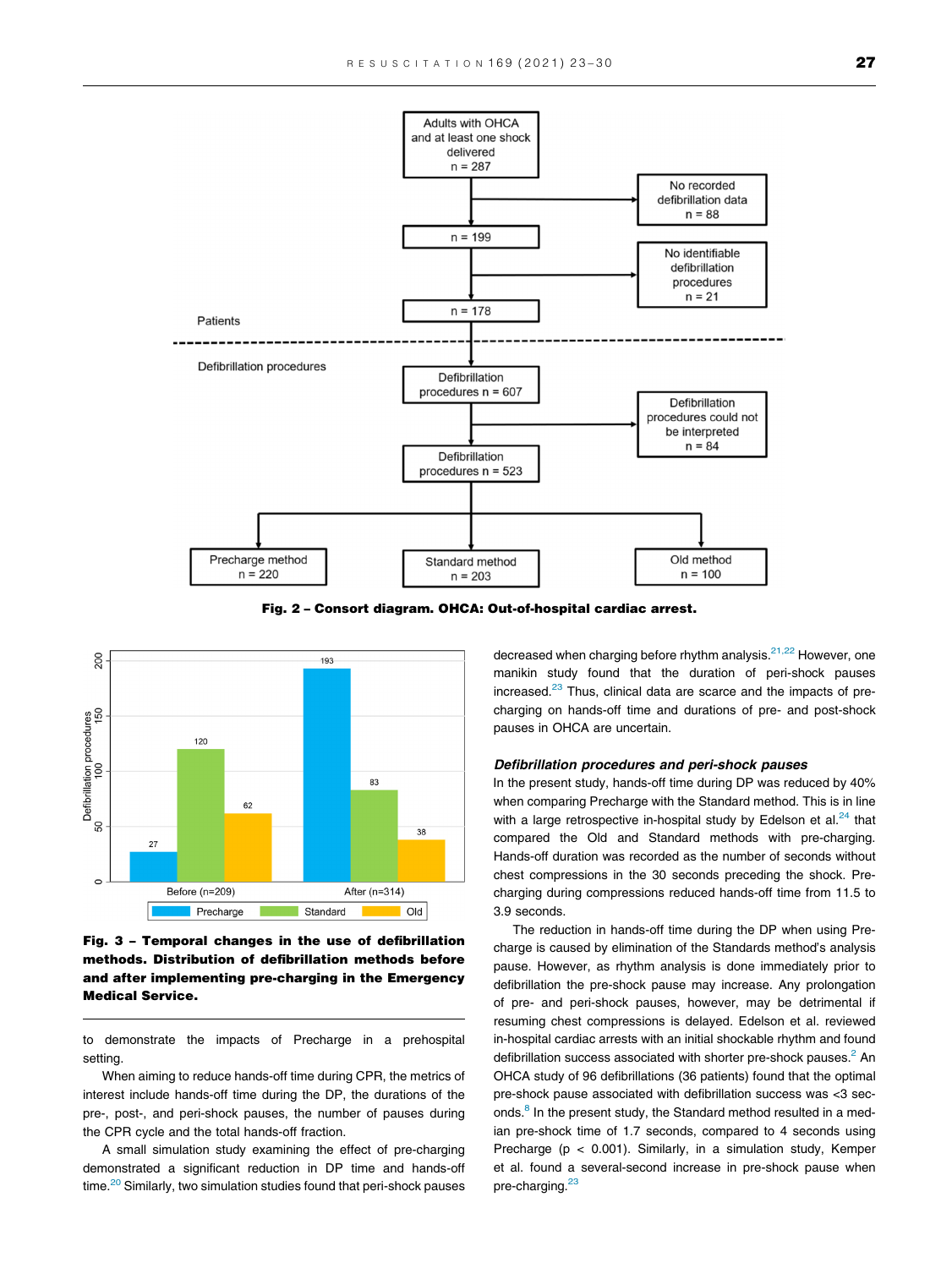#### <span id="page-5-0"></span>Table 2 – Defibrillation procedures stratified according to defibrillation method (n = 523).

|                                                                                       | Precharge<br>$(n = 220)$       | Standard<br>$(n = 203)$ | Old<br>$(n = 100)$                    | p-value <sup>1</sup> | p-value <sup>2</sup><br>(any group difference) (Precharge vs. Standard) |
|---------------------------------------------------------------------------------------|--------------------------------|-------------------------|---------------------------------------|----------------------|-------------------------------------------------------------------------|
| Hands-off time in DP (sec.), median (IQR) 7.6 (5.8–9.9) 12.6 (10–16.4) 21.5 (16.6–25) |                                |                         |                                       | $< 0.001^{\rm M}$    | < 0.001                                                                 |
| Pre-shock pause (sec.), median (IQR)                                                  | $4(2.7-6.1)$ 1.7 (1.2-3)       |                         | 16.5 (13.3–20.8) <0.001 <sup>M</sup>  |                      | < 0.001                                                                 |
| Post-shock pause (sec.), median (IQR)                                                 | $3.1$ (2.7–3.7) 3.1 (2.6–3.6)  |                         | $3.4(2.8-5)$                          | $< 0.001^{\rm M}$    | 0.94                                                                    |
| Peri-shock pause (sec.), median (IQR)                                                 | $7.3(5.8-9.8)$ 5.0 $(4.1-7.3)$ |                         | $21.5(16.8-25.1)$ <0.001 <sup>M</sup> |                      | < 0.001                                                                 |
| Shock to non-shockable rhythms, n (%)                                                 | 16(7.3)                        | 25(12.4)                | 5(5)                                  | $0.17^{LO}$          | 0.16                                                                    |
| Rhythm conversion ratio, n (%)                                                        | 63 (30.9)                      | 56 (31.5)               | 28 (29.5)                             | $0.74^{LO}$          | 0.64                                                                    |

Multilevel mixed-effects analysis and logistic regression with the defibrillation method (Precharge, Standard, Old) as the independent variable was used. DP: defibrillation procedure. IQR: interquartile range. Sec.: seconds. SD: standard deviation. P-values are reported for 1) Any group difference and 2) Post hoc tests for between-group difference comparing Precharge vs. Standard. M) Multilevel mixed-effects analysis adjusted for repeated measurements. LO) Logistic regression adjusted for clustering of observations at the patient level.

# Table 3 – Patients' characteristics stratified to adherence to the Precharge method (n = 178).

|                                                | 100% Precharge<br>$(n = 40)$ | Mixed<br>$(n = 47)$ | 0% Precharge<br>$(n = 91)$ | p-value <sup>1</sup><br>(any group difference) | p-value <sup>2</sup><br>$(100\% \text{ vs } 0\% \text{ Precharge})$ |
|------------------------------------------------|------------------------------|---------------------|----------------------------|------------------------------------------------|---------------------------------------------------------------------|
| Male, $n$ $(\%)$                               | 31(78)                       | 40 (85)             | 70 (77)                    | 0.51 <sup>x</sup>                              | 0.94                                                                |
| Age (years), mean (SD)                         | 67 (12.2)                    | 71.2 (11.2)         | 67.2 (14.4)                | $0.35^{A}$                                     | 0.96                                                                |
| Bystander CPR, n (%)                           | 37(93)                       | 44 (93.6)           | 72 (79)                    | $0.02^{X}$                                     | 0.06                                                                |
| Initial shockable rhythm, n (%)                | 26 (65)                      | 32(68)              | 66 (73)                    | $0.7^{\text{X}}$                               | 0.39                                                                |
| Resuscitation duration (min.),<br>median (IQR) | $12.5(6.5-36.7)$             | 19.4 (9.9–37.8)     | $15(4.8 - 25.8)$           | $0.14^{A}$                                     | 0.96                                                                |
| Total hands-off fraction (%),<br>median (IQR)  | $12.2(9.1-15.1)$             | 15.1 (13–21.7)      | $20.1(16.1 - 24.1)$        | $< 0.001$ <sup>LI</sup>                        | < 0.001                                                             |
| ROSC (any), $n$ (%)                            | 26(65)                       | 25(53)              | 50(55)                     | $0.04^{LO}$                                    | 0.03                                                                |
| 30-day survival, n (%)                         | 16 (40)                      | 12 (26)             | 32(35)                     | $0.14^{LO}$                                    | 0.09                                                                |
|                                                |                              |                     |                            |                                                |                                                                     |

CPR: cardiopulmonary resuscitation. IQR: interquartile range. ROSC: return of spontaneous circulation. 1) Any group difference. 2) Post hoc test comparing the 100% vs 0% Precharge groups. Min.: minutes. A) Analysis of variance. X) X<sup>2</sup>-test. LI) Linear regression adjusted for resuscitation duration. LO) Logistic regression adjusted for age, sex, initial rhythm, bystander cardiopulmonary resuscitation and resuscitation duration.

Importantly, the pre-shock pause in the present study when using Precharge was below the recommended 5 seconds stated in the ERC guidelines.<sup>15</sup>

Limiting hands-off time immediately prior to defibrillation has been shown to predict rhythm conversion success.<sup>29</sup> In this study, neither the defibrillation method nor the pre-shock pause affected the conversion ratio. Any detrimental effect of a slightly prolonged pre-shock pause using Precharge (4 vs. 1.7 seconds) may have been neutralised by a positive effect of elimination of the analysis pause using the Standard method resulting in a longer, uninterrupted compression period with Precharge prior to a single analysis- and shock-pause.

Cheskes et al. recorded pause durations and survival in 815 resuscitations and found that both the pre- and peri-shock pauses were inversely associated with survival, though the pauses were rather long (15.6 and 23.9 seconds).<sup>[25](#page-7-0)</sup>

In the present study, the peri-shock pause was 7.3 seconds for Precharge procedures versus 5 seconds for Standard procedures  $(p < 0.001)$ , which was due to the aforementioned difference in the pre-shock pause. A peri-shock pause increase of two seconds when pre-charging was also noted by Edelson et al. $24$ 

The benefit of the compressions while charging in the Standard method is debatable as the generated circulation in this brief period might be suboptimal, and several chest compressions are needed to

achieve optimal aortic and coronary arterial pressures.<sup>[26](#page-7-0)</sup> Using Precharge and thereby removing the analysis pause reduces hands-off time and increases the duration of uninterrupted compression periods between defibrillations.

#### Patient level outcomes

In addition to the peri-procedural hands-off time, we recorded the total hands-off fraction for each patient, where 20% or below is con-sidered good-quality CPR.<sup>[27](#page-7-0)</sup> It was reduced from 20.4% to 16.5%  $(p = 0.003)$  after implementing Precharge in the EMS, which seems to have been driven by a marked increase in the use of Precharge ([Fig. 3](#page-4-0)). In support of this, proportional Precharge use was strongly associated with reduced hands-off fraction ( $p < 0.001$ ), and a comparison of groups of patients with 100% versus 0% Precharge proportion use showed a point reduction of  $7.9\%$  (p < 0.001) in hands-off fraction in the 100% Precharge group. However, other factors may have contributed to this, such as increased general effort towards decreasing hands-off time as a result of implementing a novel defibrillation method in the EMS or general improvements in CPR quality over time. The total hands-off fraction is known to pre-dict ROSC<sup>[28](#page-7-0)</sup> and survival<sup>9</sup>. In an exploratory analysis using 100% Precharge defibrillations was associated with ROSC ( $p = 0.03$ ) and 30-day survival ( $p = 0.09$ ). We believe a Precharge-mediated decreased hands-off fraction may have contributed to these associ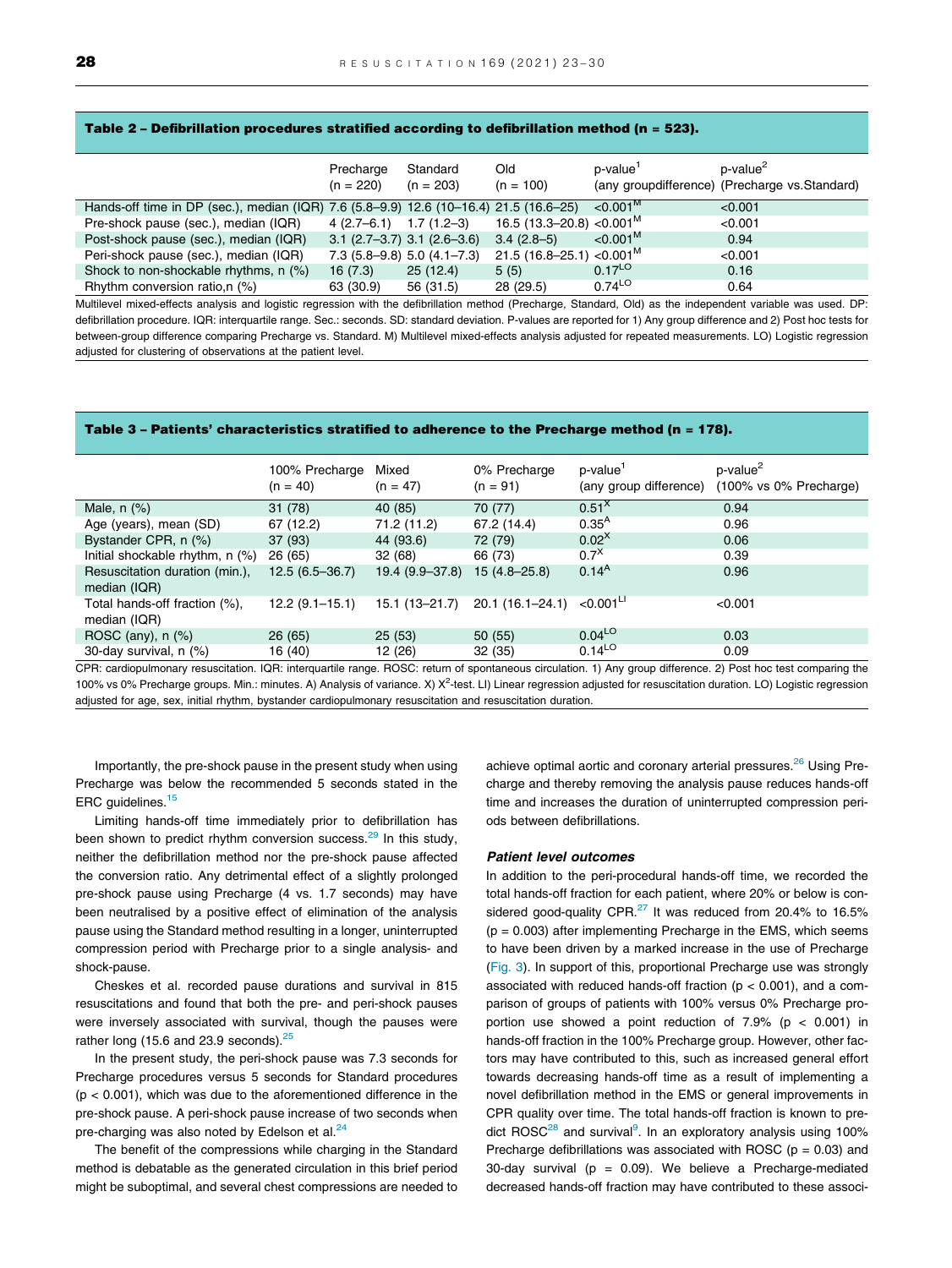<span id="page-6-0"></span>ations. The study was not designed to detect differences in these secondary patient-level outcomes, but further investigation seems warranted [\(Table 3](#page-5-0)).

No accidental shocks were delivered to the included patients. No incidents related to the Precharge method were reported to the Regional Patient Safety Database during the study. In simulation and human studies, pre-charging was found to be safe for providers and easy to learn.<sup>22,24,30</sup>

The number of shocks to non-shockable rhythms did not increase when pre-charging, which is in line with previous findings.<sup>24</sup> Surprisingly, we found that use of the Standard procedure had a nonsignificant but numerically higher rate of shocks to non-shockable rhythms. Hypothetically, this could be due to unnoticed rhythm conversion while charging and a lack of reassessment before shock delivery.

In summary, the advantages of Precharge seems to be a reduction of hands-off time during DP, a reduction of total hands-off fraction, the elimination of one compression pause per DP and an increase in uninterrupted CPR time between two DP. These advantages may lead to improved patient-related outcomes and should be weighed against the disadvantage of a slightly prolonged pre-shock pause which had no detectable negative effect in this study.

#### Limitations

This study had some limitations. First, it was observational, and the patients were not randomised to specific defibrillation methods. Approximately one third of patients were excluded due to either an absence of TTI data or uninterpretable TTI data, but we have no reason to believe that this was related to the charging method, and the survival rate was similar in both groups.

Second, this study included selected cardiac arrests where shock was delivered at least once; thus, the results cannot be extrapolated to cardiac arrests with non-shockable rhythms.

Third, adherence to the local cardiac arrest guidelines with regard to the defibrillation method was limited both before and after implementing Precharge. For individual paramedics and PCCA, OHCA are infrequent occurrences, which makes implementing new standards challenging.

Finally, teams of PCCA and paramedics that used Precharge may have performed better in other areas of the resuscitation effort such as strict adherence to guidelines, timely drug delivery and other unmeasured differences.

# Conclusion

The Precharge method reduces hands-off time during defibrillation procedures, reduces the total hands-off fraction and may consequently be associated with increased ROSC rate in OHCA patients with shockable rhythms. The rate of shocks to non-shockable rhythms or accidental shocks were not increased. We propose increased emphasis on pre-charging in future cardiac arrest guidelines. Controlled studies examining patient-level outcomes are warranted.

#### Funding

This study was supported by the Central Denmark Region and the Tryg Foundation.

# Conflicts of interest

All authors declare no conflicts of interest.

#### Acknowledgements

None.

# Appendix A. Supplementary data

Supplementary data to this article can be found online at [https://doi.](https://doi.org/10.1016/j.resuscitation.2021.09.037) [org/10.1016/j.resuscitation.2021.09.037.](https://doi.org/10.1016/j.resuscitation.2021.09.037)

## REFERENCES

- 1. Danish Cardiac Arrest Registry. Annual Report. 2019 (Accessed 15.04.2021, at [https://hjertestopregister.dk/?page\\_id=428](https://hjertestopregister.dk/?page_id=428)).
- 2. [Edelson DP, Abella BS, Kramer-Johansen J, et al. Effects of](http://refhub.elsevier.com/S0300-9572(21)00393-2/h0010) [compression depth and pre-shock pauses predict defibrillation failure](http://refhub.elsevier.com/S0300-9572(21)00393-2/h0010) [during cardiac arrest. Resuscitation 2006;71:137–45.](http://refhub.elsevier.com/S0300-9572(21)00393-2/h0010)
- 3. [Souchtchenko SS, Benner JP, Allen JL, Brady WJ. A review of chest](http://refhub.elsevier.com/S0300-9572(21)00393-2/h0015) [compression interruptions during out-of-hospital cardiac arrest and](http://refhub.elsevier.com/S0300-9572(21)00393-2/h0015) [strategies for the future. J Emerg Med 2013;45:458–66](http://refhub.elsevier.com/S0300-9572(21)00393-2/h0015).
- 4. [Zhan L, Yang LJ, Huang Y, He Q, Liu GJ. Continuous chest](http://refhub.elsevier.com/S0300-9572(21)00393-2/h0020) [compression versus interrupted chest compression for](http://refhub.elsevier.com/S0300-9572(21)00393-2/h0020) [cardiopulmonary resuscitation of non-asphyxial out-of-hospital](http://refhub.elsevier.com/S0300-9572(21)00393-2/h0020) [cardiac arrest. Cochrane Database Syst Rev 2017. Art. No.](http://refhub.elsevier.com/S0300-9572(21)00393-2/h0020) [CD010134.](http://refhub.elsevier.com/S0300-9572(21)00393-2/h0020)
- 5. [Brouwer TF, Walker RG, Chapman FW, Koster RW. Association](http://refhub.elsevier.com/S0300-9572(21)00393-2/h0025) [Between Chest Compression Interruptions and Clinical Outcomes of](http://refhub.elsevier.com/S0300-9572(21)00393-2/h0025) [Ventricular Fibrillation Out-of-Hospital Cardiac Arrest. Circulation](http://refhub.elsevier.com/S0300-9572(21)00393-2/h0025) [2015;132:1030–7](http://refhub.elsevier.com/S0300-9572(21)00393-2/h0025).
- 6. [Berg RA, Sanders AB, Kern KB, et al. Adverse hemodynamic effects](http://refhub.elsevier.com/S0300-9572(21)00393-2/h0030) [of interrupting chest compressions for rescue breathing during](http://refhub.elsevier.com/S0300-9572(21)00393-2/h0030) [cardiopulmonary resuscitation for ventricular fibrillation cardiac](http://refhub.elsevier.com/S0300-9572(21)00393-2/h0030) [arrest. Circulation 2001;104:2465–70.](http://refhub.elsevier.com/S0300-9572(21)00393-2/h0030)
- 7. [Ashoor HM, Lillie E, Zarin W, et al. Effectiveness of different](http://refhub.elsevier.com/S0300-9572(21)00393-2/h0035) [compression-to-ventilation methods for cardiopulmonary](http://refhub.elsevier.com/S0300-9572(21)00393-2/h0035) [resuscitation: A systematic review. Resuscitation 2017;118:112–25](http://refhub.elsevier.com/S0300-9572(21)00393-2/h0035).
- 8. [Sell RE, Sarno R, Lawrence B, et al. Minimizing pre- and post](http://refhub.elsevier.com/S0300-9572(21)00393-2/h0040)[defibrillation pauses increases the likelihood of return of spontaneous](http://refhub.elsevier.com/S0300-9572(21)00393-2/h0040) [circulation \(ROSC\). Resuscitation 2010;81:822–5](http://refhub.elsevier.com/S0300-9572(21)00393-2/h0040).
- 9. [Christenson J, Andrusiek D, Everson-Stewart S, et al. Chest](http://refhub.elsevier.com/S0300-9572(21)00393-2/h0045) [compression fraction determines survival in patients with out-of](http://refhub.elsevier.com/S0300-9572(21)00393-2/h0045)[hospital ventricular fibrillation. Circulation 2009;120:1241–7.](http://refhub.elsevier.com/S0300-9572(21)00393-2/h0045)
- 10. [Olasveengen TM, Wik L, Kramer-Johansen J, Sunde K, Pytte M,](http://refhub.elsevier.com/S0300-9572(21)00393-2/h0050) [Steen PA. Is CPR quality improving? A retrospective study of out-of](http://refhub.elsevier.com/S0300-9572(21)00393-2/h0050)[hospital cardiac arrest. Resuscitation 2007;75:260–6.](http://refhub.elsevier.com/S0300-9572(21)00393-2/h0050)
- 11. [ECC Committee. Subcommittees and Task Forces of the American](http://refhub.elsevier.com/S0300-9572(21)00393-2/h0055) [Heart Association. 2005 American Heart Association Guidelines for](http://refhub.elsevier.com/S0300-9572(21)00393-2/h0055) [Cardiopulmonary Resuscitation and Emergency Cardiovascular](http://refhub.elsevier.com/S0300-9572(21)00393-2/h0055) [Care. Circulation 2005;112. IV1-203.](http://refhub.elsevier.com/S0300-9572(21)00393-2/h0055)
- 12. [Handley AJ, Koster R, Monsieurs K, Perkins GD, Davies S, Bossaert](http://refhub.elsevier.com/S0300-9572(21)00393-2/h0060) [L. European Resuscitation Council guidelines for resuscitation 2005.](http://refhub.elsevier.com/S0300-9572(21)00393-2/h0060) [Section 2. Adult basic life support and use of automated external](http://refhub.elsevier.com/S0300-9572(21)00393-2/h0060) [defibrillators. Resuscitation 2005;67:S7–S23](http://refhub.elsevier.com/S0300-9572(21)00393-2/h0060).
- 13. [Deakin CD, Nolan JP, Soar J, et al. European Resuscitation Council](http://refhub.elsevier.com/S0300-9572(21)00393-2/h0065) [Guidelines for Resuscitation 2010 Section 4. Adult advanced life](http://refhub.elsevier.com/S0300-9572(21)00393-2/h0065) [support. Resuscitation 2010;81:1305–52](http://refhub.elsevier.com/S0300-9572(21)00393-2/h0065).
- 14. [Otto Q, Musiol S, Deakin CD, Morley P, Soar J. Anticipatory manual](http://refhub.elsevier.com/S0300-9572(21)00393-2/h0070) [defibrillator charging during advanced life support: A scoping review.](http://refhub.elsevier.com/S0300-9572(21)00393-2/h0070) [Resuscitation Plus 2020;1–2:100004.](http://refhub.elsevier.com/S0300-9572(21)00393-2/h0070)